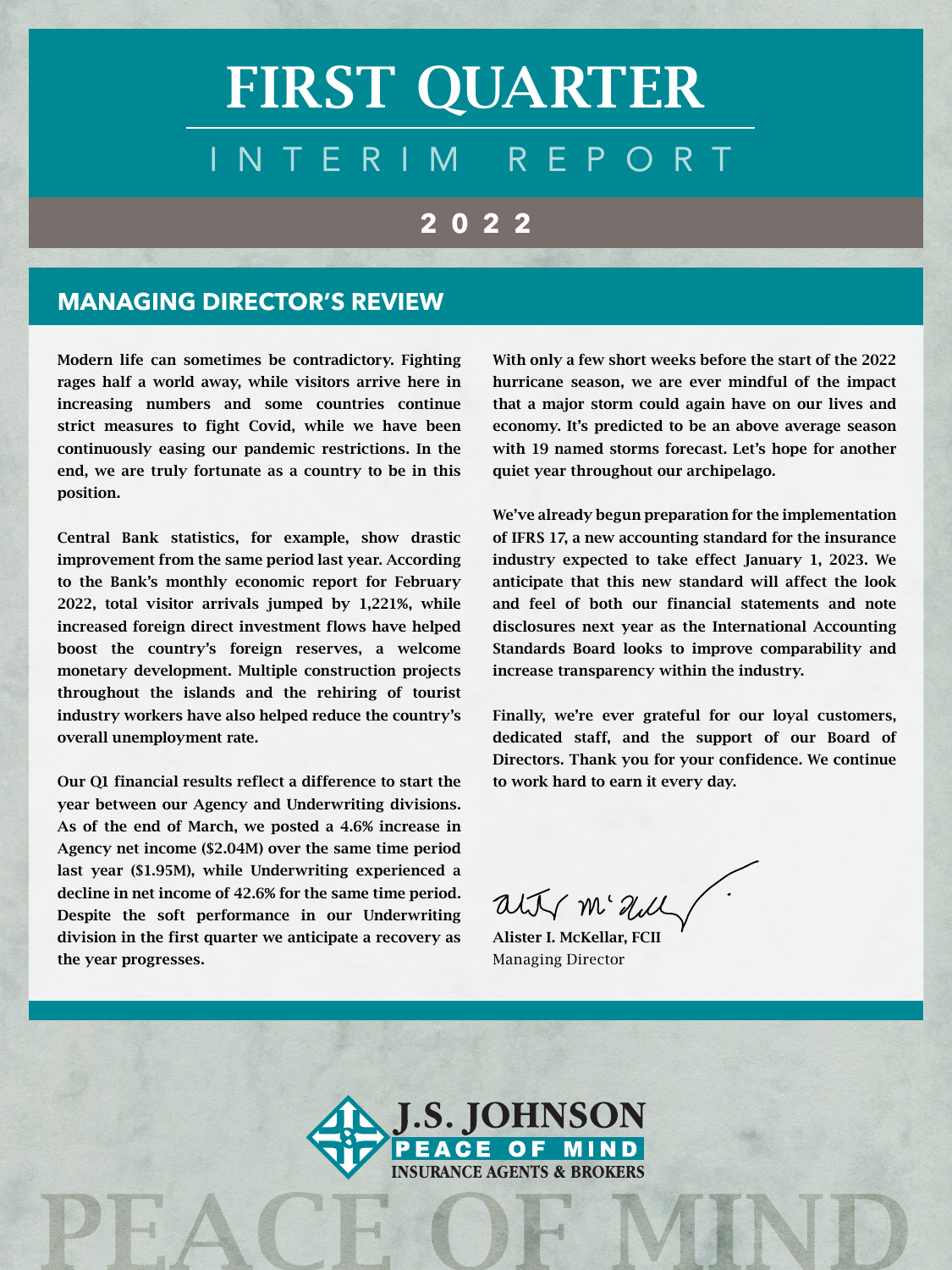#### **CONSOLIDATED STATEMENT OF FINANCIAL POSITION**

As at March 31, 2022 *(amounts expressed in Bahamian dollars)* 

|                                                                | <b>March 2022</b> | December 2021 |
|----------------------------------------------------------------|-------------------|---------------|
| <b>ASSETS</b>                                                  |                   |               |
| Cash and bank balances                                         | \$<br>18,328,841  | 19,986,684    |
| Term deposits                                                  | 10,819,210        | 10,783,123    |
| Accounts receivable                                            | 14,795,677        | 12,140,440    |
| Due from insurance carriers                                    | 49,417            | 1,350         |
| Investments in securities                                      |                   |               |
| - fair value through profit or loss                            | 9,196,020         | 9,338,871     |
| - Amotized costs                                               | 9,687,497         | 10,731,218    |
| Prepayments and other assets                                   | 1,649,512         | 735,399       |
| Prepaid reinsurance premiums                                   | 23,772,116        | 23,063,154    |
| Reinsurance recoveries                                         | 10,149,682        | 11,331,776    |
| Right of use asset                                             | 174,855           | 235,392       |
| Investment properties                                          | 536,916           | 536,914       |
| Property, plant and equipment                                  | 7,807,485         | 7,843,126     |
|                                                                |                   |               |
| <b>Total assets</b>                                            | \$<br>106,967,228 | 106,727,447   |
| <b>LIABILITIES</b>                                             |                   |               |
| General insurance funds:                                       |                   |               |
| Unearned premium reserve                                       | \$<br>27,662,502  | 26,733,994    |
| Outstanding claims                                             | 11,273,408        | 12,441,000    |
|                                                                | 38,935,910        | 39,174,994    |
| Other liabilities:                                             |                   |               |
| Due to related parties                                         |                   | 116,705       |
| Accounts payable                                               | 4,740,136         | 5,787,220     |
| Due to reinsurers                                              | 5,112,662         | 4,136,453     |
| Lease Liability                                                | 176,709           | 239,248       |
| Accrued expenses and other liabilities                         | 2,755,861         | 3,266,511     |
| Unearned commission reserve                                    | 5,913,823         | 5,723,247     |
| <b>Total liabilities</b>                                       | 57,635,101        |               |
|                                                                |                   | 58,444,378    |
| <b>EQUITY</b>                                                  |                   |               |
| Share capital                                                  |                   |               |
| Authorized ordinary shares-40,000,000 of \$0.01 each           | \$<br>400,000     | 400,000       |
| Unissued ordinary shares-32,000,000 of \$0.01 each             | (320,000)         | (320,000)     |
| Issued and fully paid ordinary shares-8,000,000 of \$0.01 each | 80,000            | 80,000        |
| Retained earnings                                              | 30,628,277        | 29,774,730    |
| Interest in own shares                                         | (84, 600)         | (84,600)      |
|                                                                | 30,623,677        | 29,770,130    |
| Non-controlling interest                                       | 18,708,450        | 18,512,939    |
|                                                                |                   |               |
| <b>Total equity</b>                                            | \$<br>49,332,127  | 48,283,069    |
| <b>Total liabilities and equity</b>                            | 106,967,228       | 106,727,447   |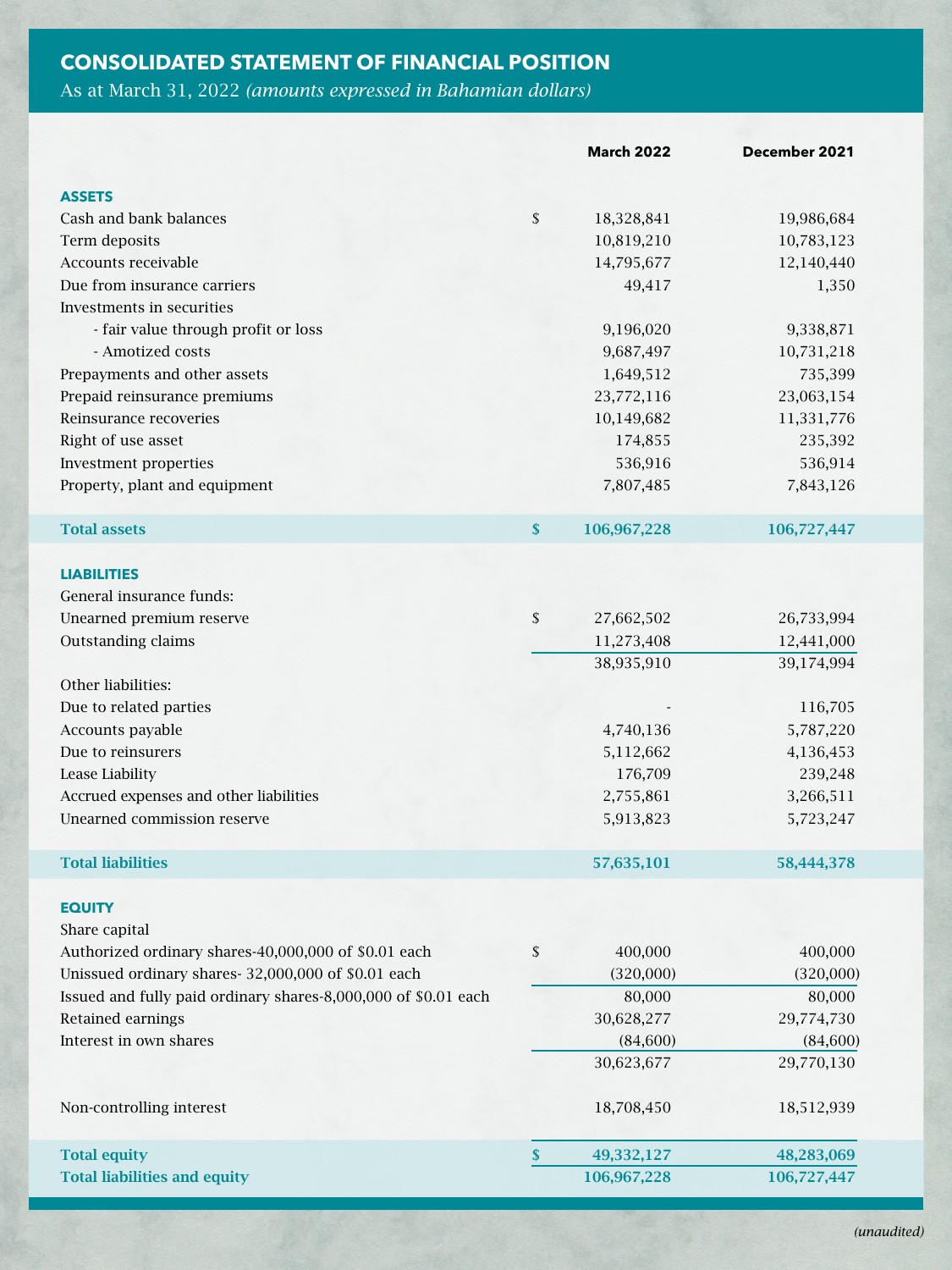## **CONSOLIDATED STATEMENT OF COMPREHENSIVE INCOME**

## For the three months to March 31, 2022 *(amounts expressed in Bahamian dollars)*

|                                                       |              | <b>March 2022</b> | <b>March 2021</b> |  |
|-------------------------------------------------------|--------------|-------------------|-------------------|--|
| <b>INCOME</b>                                         |              |                   |                   |  |
| Net revenue from contracts with customers             |              | 5,212,168         | 5,142,433         |  |
| Net premiums earned                                   |              | 1,074,082         | 1,163,188         |  |
| Investment income                                     |              | 309,985           | 323,659           |  |
| Total income                                          |              | 6,596,235         | 6,629,280         |  |
| <b>EXPENSES</b>                                       |              |                   |                   |  |
| Salaries and employees benefits                       |              | 2,783,024         | 2,595,380         |  |
| Net claims incurred                                   |              | 186,449           | 250,628           |  |
| Depreciation and amortization                         |              | 164,572           | 155,207           |  |
| Change in net unrealised loss on investments in       |              |                   |                   |  |
| securities                                            |              | 142,851           | 226,736           |  |
| Other operating expenses                              |              | 1,070,281         | 1,083,506         |  |
| <b>Total expenses</b>                                 |              | 4,347,177         | 4,311,457         |  |
| <b>Net income</b>                                     |              | 2,249,058         | 2,317,823         |  |
| <b>Total comprehensive income</b>                     |              | 2,249,058         | 2,317,823         |  |
|                                                       |              |                   |                   |  |
| Equity holders of the Company                         | \$           | 2,053,547         | 2,049,934         |  |
| Non-controlling interests                             |              | 195,511           | 267,889           |  |
|                                                       |              | 2,249,058         | 2,317,823         |  |
| Earnings per share for the profit attributable to the |              |                   |                   |  |
| equity holders of the Company                         | $\mathbb{S}$ | 0.26              | \$<br>0.26        |  |

*(unaudited)*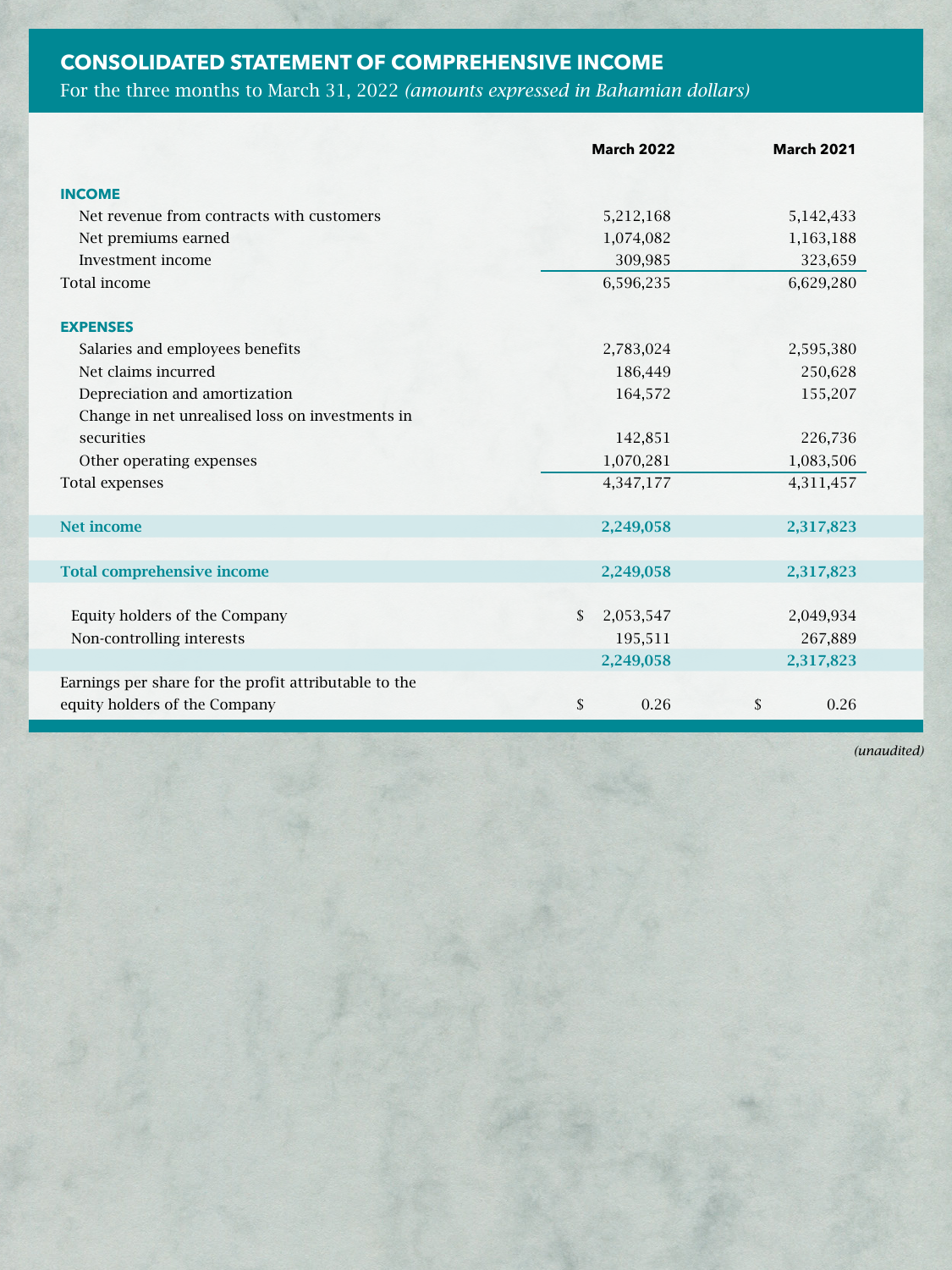## **CONSOLIDATED STATEMENT OF CHANGES IN EQUITY**

## For the three months to March 31, 2022 *(amounts expressed in Bahamian dollars)*

|                                                                                                       | <b>Share</b><br><b>Capital</b> | <b>Retained</b><br><b>Earnings</b> | <b>Interest</b><br>in own<br><b>Shares</b> | Other<br>Comprehensive<br><b>Income</b> | <b>Total</b><br>Shareholders'<br><b>Equity</b> | Non-<br><b>Controlling</b><br><b>Interest</b> | <b>Total</b><br><b>Equity</b> |
|-------------------------------------------------------------------------------------------------------|--------------------------------|------------------------------------|--------------------------------------------|-----------------------------------------|------------------------------------------------|-----------------------------------------------|-------------------------------|
| Balance at<br>December<br>31, 2020                                                                    | 80,000                         | 27,364,731                         | (84,600)                                   |                                         | 27,360,131                                     | 16,755,678                                    | 44,115,809                    |
| Total comprehensive<br>income for the year:<br>Net income<br>Unrealised gain on                       |                                | 2,049,934                          |                                            |                                         | 2,049,934                                      | 267,889                                       | 2,317,823                     |
| available for sale<br>securities<br>Distributions to owners:<br><b>Dividends</b>                      |                                | (1, 118, 320)                      |                                            |                                         | (1, 118, 320)                                  |                                               | (1, 118, 320)                 |
| <b>Balance</b> at<br>March 31,<br>2021                                                                | 80,000                         | 28,296,345                         | (84,600)                                   |                                         | 28, 291, 745                                   | 17,023,567                                    | 45,315,312                    |
| <b>Balance</b> at<br>December<br>31, 2021                                                             | 80,000                         | 29,774,730                         | (84, 600)                                  |                                         | 29,770,130                                     | 18,512,939                                    | 48,283,069                    |
| Total comprehensive<br>income for the year:<br>Net income<br>Unrealised gain on<br>available for sale |                                | 2,053,547                          |                                            |                                         | 2,053,547                                      | 195,511                                       | 2,249,058                     |
| securities<br>Distributions to owners:<br>Dividends                                                   |                                | (1,200,000)                        |                                            |                                         | (1,200,000)                                    | $\overline{\phantom{a}}$                      | (1,200,000)                   |
| <b>Balance</b> at<br>March 31,<br>2022                                                                | 80,000                         | 30,628,277                         | (84,600)                                   |                                         | 30,623,677                                     | 18,708,450                                    | 49,332,127                    |

*(unaudited)*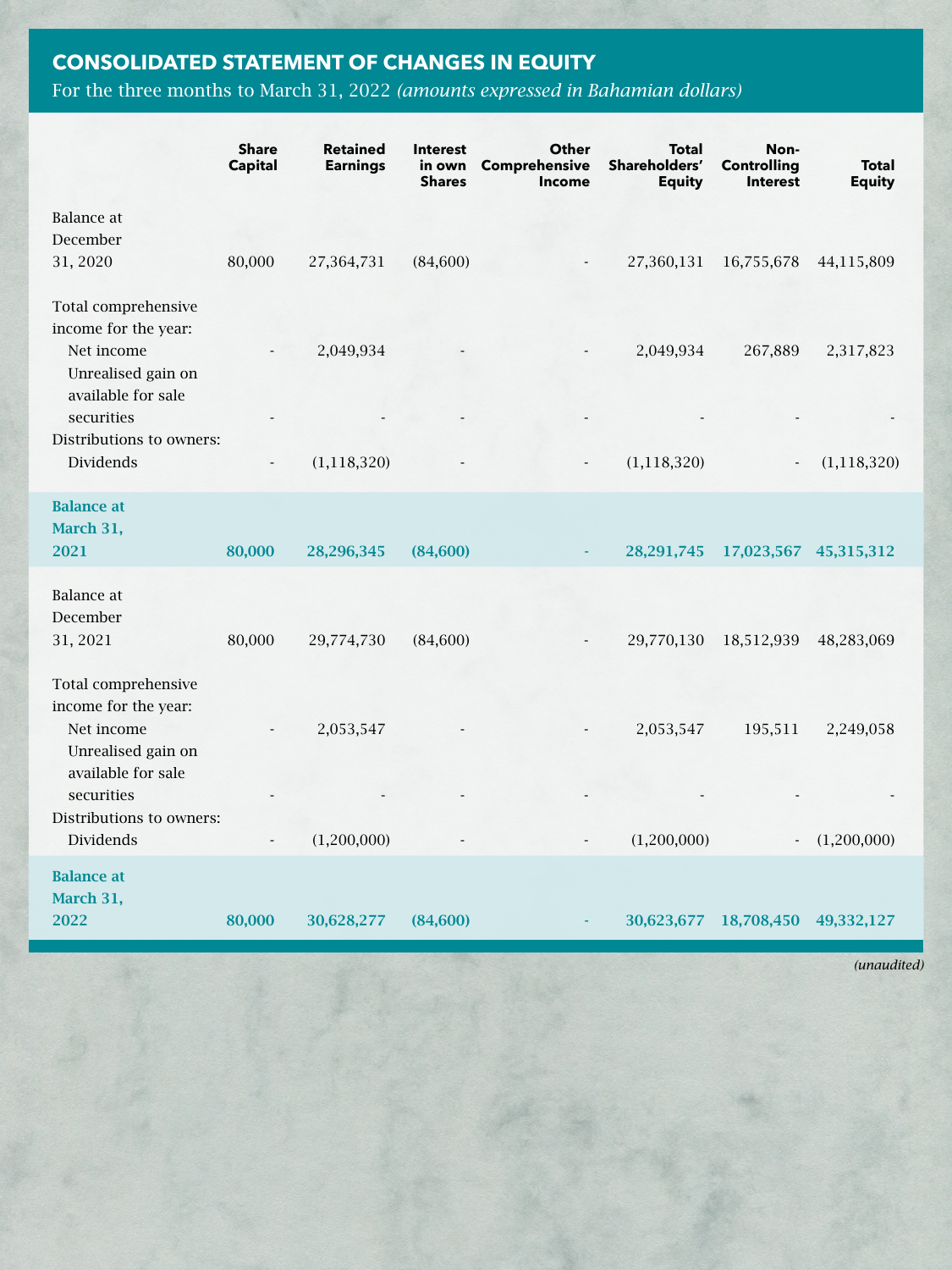#### **CONSOLIDATED STATEMENT OF CASH FLOWS**

#### For the three months to March 31, 2022 *(amounts expressed in Bahamian dollars)*

|                                                               | <b>March 2022</b> | <b>March 2021</b> |
|---------------------------------------------------------------|-------------------|-------------------|
|                                                               |                   |                   |
| <b>Cash flows from operating activities:</b>                  |                   |                   |
| Net income for the period                                     | 2,249,058         | 2,317,823         |
| <b>Adjustments for:</b>                                       |                   |                   |
| Unearned premium reserve                                      | (637, 640)        | (477, 407)        |
| Depreciation and amoritization                                | 164,572           | 155,207           |
| Change in net unrealized losses on investments in securities  | 142,851           | 226,736           |
| Interest income                                               | (161, 036)        | (155, 513)        |
| Dividend income                                               | (81,269)          | (83, 488)         |
| <b>Bad debts</b>                                              | 12,000            | 12,000            |
| Cash from operations before changes in assets and liabilities | 1,688,536         | 1,995,358         |
| (Increase)/decrease in assets:                                |                   |                   |
| Accounts receivable                                           | (2,667,238)       | (3,959,826)       |
| Due from insurance carriers                                   | (48,067)          | (419, 225)        |
| Prepayments and other assets                                  | (914, 115)        | (531, 055)        |
| Prepaid reinsurance premiums                                  | (708, 962)        | (29, 748)         |
| Reinsurance recoveries                                        | 1,182,094         | 2,763,165         |
| Increase/(decrease) in liabilities:                           |                   |                   |
| Unearned premium reserve                                      | 1,566,148         | 605,289           |
| Outstanding claims                                            | (1,167,592)       | (1,816,786)       |
| Due to related parties                                        | (116,705)         |                   |
| Accounts payable, accrued expenses and other liabilities      | (1,557,734)       | (7,064,875)       |
| Due to reinsurers                                             | 976,209           | (3, 437, 432)     |
| Unearned commission reserve                                   | 190,576           | 43,811            |
| Net cash used in operating activities                         | (1,576,850)       | (11,851,324)      |
| <b>Cash flows from investing activities:</b>                  |                   |                   |
| Net placement of term deposits                                | 4,082             | (135)             |
| Purchase of property, plant and equipment                     | (68, 394)         | (46, 640)         |
| Sale of investments in securities                             | 977,171           | (23, 965)         |
| Interest received                                             | 187,417           | 117,925           |
| Dividends received                                            | 81,269            | 83,488            |
| Net cash provided by investing activities                     | 1,181,545         | 130,673           |
| <b>Cash flows from financing activities:</b>                  |                   |                   |
| Dividends paid to shareholders                                | (1,200,000)       | (1, 118, 320)     |
| Principal payment of lease liability                          | (62, 538)         | (58,033)          |
| Net cash used in financing activities                         | (1,262,538)       | (1, 176, 353)     |
|                                                               |                   |                   |
| Net decrease in cash and cash equivalents                     | (1,657,843)       | (12,897,004)      |
| Cash and cash equivalents at beginning of period              | 19,986,684        | 32,605,631        |
|                                                               |                   |                   |
| Cash and cash equivalents at end of period                    | 18,328,841        | 19,708,627        |